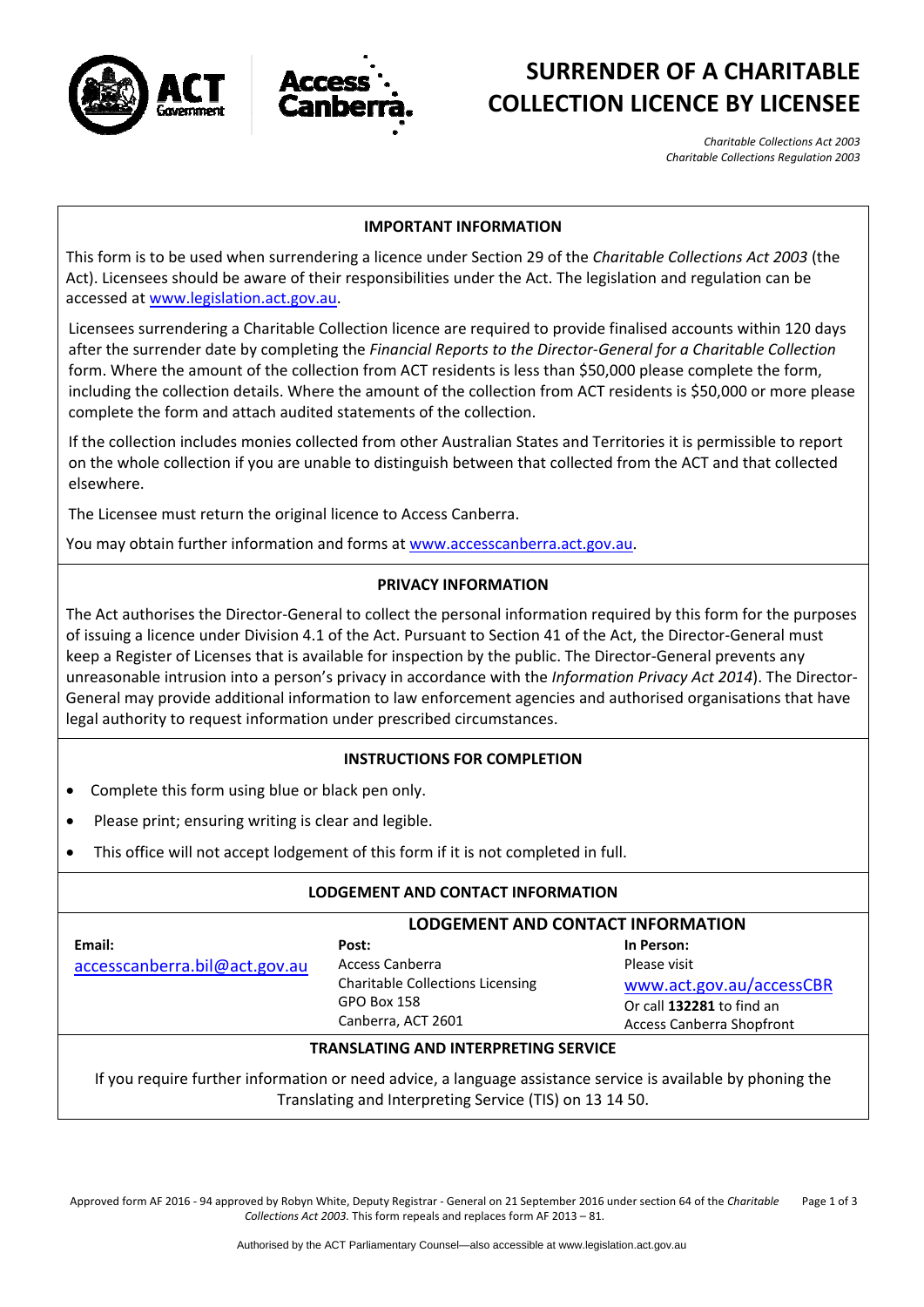



# **SURRENDER OF A CHARITABLE COLLECTION LICENCE BY LICENSEE**

*Charitable Collections Act 2003 Charitable Collections Regulation 2003*

| <b>LICENCE DETAILS</b>                           |  |                                         |                         |                                   |                       |  |  |
|--------------------------------------------------|--|-----------------------------------------|-------------------------|-----------------------------------|-----------------------|--|--|
| <b>NAME OF LICENSEE</b>                          |  | <b>LICENCE NUMBER</b>                   | <b>DATE SURRENDERED</b> | <b>LICENCE ATTACHED</b>           |                       |  |  |
|                                                  |  |                                         |                         | Yes                               | $No*$ (see<br>page 3) |  |  |
| LICENSEE / CONTACT / NOMINATED PERSON DETAILS    |  |                                         |                         |                                   |                       |  |  |
| <b>TITLE</b>                                     |  | FULL NAME OF NOMINATED PERSON / CONTACT |                         | POSITION HELD WITHIN ORGANISATION |                       |  |  |
|                                                  |  |                                         |                         |                                   |                       |  |  |
| <b>ADDRESS</b>                                   |  | <b>SUBURB</b>                           | <b>POSTCODE</b>         |                                   |                       |  |  |
|                                                  |  |                                         |                         |                                   |                       |  |  |
| <b>PHONE NUMBER</b>                              |  | <b>FAX NUMBER</b>                       |                         |                                   |                       |  |  |
|                                                  |  |                                         |                         |                                   |                       |  |  |
| <b>EMAIL ADDRESS</b>                             |  |                                         |                         |                                   |                       |  |  |
|                                                  |  |                                         |                         |                                   |                       |  |  |
| SIGNATURE OF NOMINATED PERSON OR CONTACT OFFICER |  |                                         |                         |                                   |                       |  |  |
| Licensee's name in full:                         |  |                                         |                         |                                   |                       |  |  |
| Signature:                                       |  |                                         |                         |                                   |                       |  |  |
| Date:                                            |  |                                         |                         |                                   |                       |  |  |